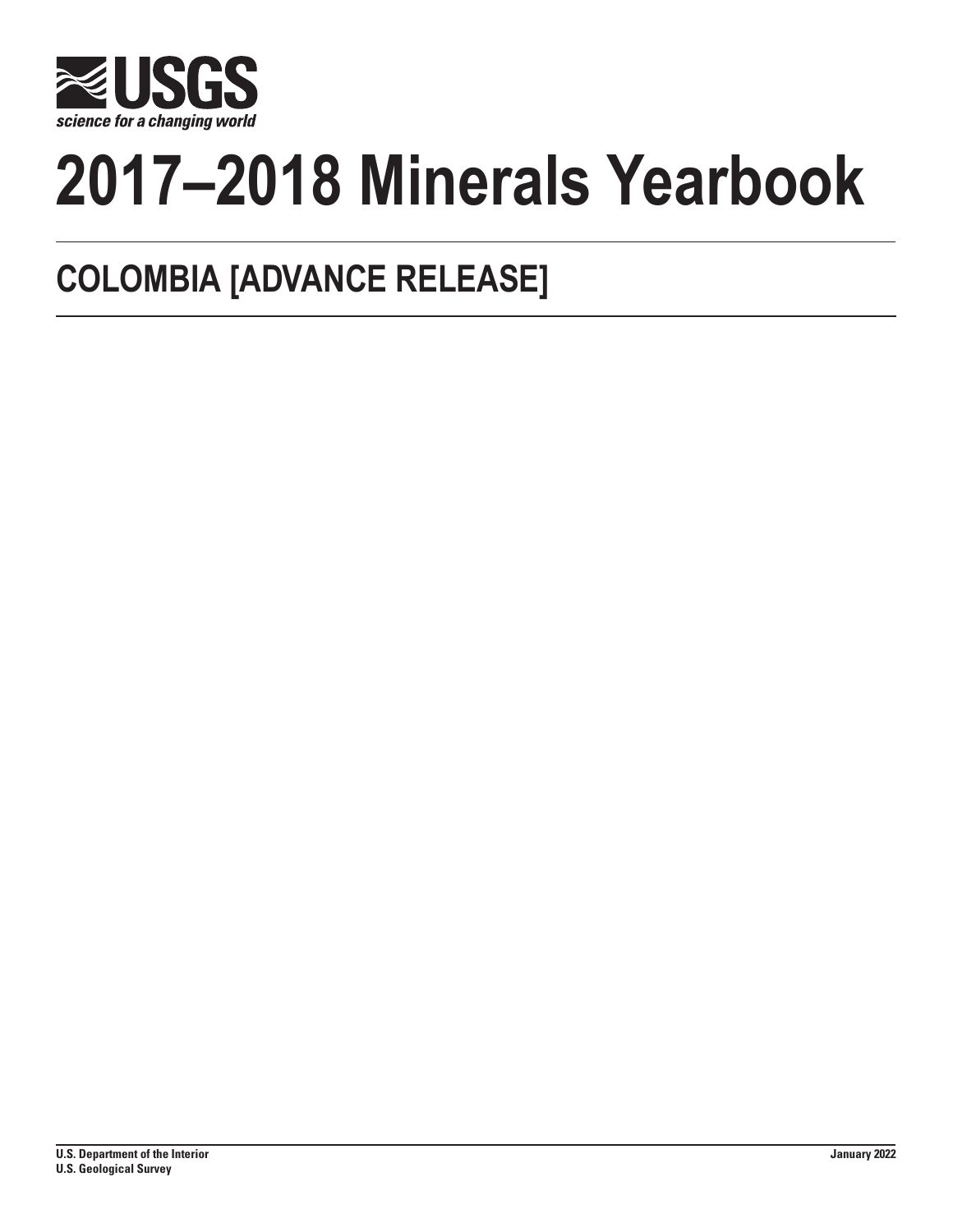## **The Mineral Industry of Colombia**

### By Jesse J. Inestroza

#### **Note: In this chapter, information for 2017 is followed by information for 2018.**

In 2017, Colombia's mining sector entered a new era following the historic 2016 peace agreement between the Government and the country's largest guerilla group. The peace agreement removed significant barriers to mining investment in previously inaccessible areas of the country. During the year, several mining companies conducted copper exploration activities in the country. In 2017, the mineral industry was dominated by the production of coal, copper, emerald, gold, iron and steel, limestone, nickel, natural gas, petroleum, platinum, silver, and sulfur production. In 2017, Colombia's real gross domestic product (GDP) at constant 2010 prices increased by 1.4% compared with a 2.1% increase in 2016. The country's year-onyear GDP rate of growth during the year was 1.4%. Colombia continued to be the leading coal producer in Latin America, with an annual production of 90.9 million metric tons (Mt) of coal in 2017. Colombia was also the only platinum-producing country in Latin America and the world's top emerald producer (Acosta and Murphy, 2017; Green and Stedman, 2017, p. 19; Enerdata, 2018; Ministerio de Minas y Energía, 2018a; World Bank, The, 2018b).

As part of the national program to formalize informal mining, the Colombian Government continued the process of formalizing unlicensed artisanal and small-scale miners (ASM). Unlicensed mining of mineral deposits for such commodities as coal, gold, and construction materials took place in 25 of the 32 Departments (political subdivisions) of the country and has negatively affected the environment, including through water pollution and deforestation. The Departments of Antioquia, Cauca, Choco, Nariño, and the southern region of Bolivar have been most affected by the expansion of illegal mining in the country. The Government was expected to continue processing ASM license applications with the intent to formalize all unlicensed miners by 2032. Licensed miners would be granted legal rights and training as part of the Government's ASM program. As part of a Government-wide initiative to help formalize the ASM sector, gold mine operators, such as Gran Colombia Gold Corp. of Canada, were involved in developing a new contract mining model, which included the creation of cooperatives with formerly illegal miners. The newly formed ASM cooperatives worked in Gran Colombia's concessions and delivered ore to its mill for processing. At the Segovia ASM cooperative, miners brought an average of 15 grams per metric ton  $(g/t)$  of material to the mill, for which they were to receive \$450 per troy ounce in payment. In 2017, Gran Colombia had contracts with 41 ASM cooperatives that worked within the company's licensed areas (Lydersen and Cardona-Maguigad, 2015; Ministerio de Minas y Energía, 2017, p. 2; Humphreys, 2018).

#### **Minerals in the National Economy**

In 2017, the nominal GDP of Colombia was about \$312 billion compared with \$282.8 billion in 2016. In 2017, Colombia's mining and quarrying sector (including hydrocarbons) accounted for 6.1% of the country's GDP (at 2005 constant prices) compared with 6.4% (revised) in 2016. The country's mining and quarrying sector continued to account for about 2% of the total GDP. In 2017, the value contributed to the GDP from mineral production (including hydrocarbons) was about \$14.4 billion.<sup>1</sup> Coal production was valued at \$3.2 billion, and the production of metallic and nonmetallic minerals was valued at \$1.7 billion. In 2017, the value of total exports from Colombia increased to about \$37.8 billion compared with \$31.0 billion in 2016. The value of the country's mineral export products (excluding hydrocarbons) increased to \$9.8 billion from \$6.8 billion in 2016. Colombia's mineral products accounted for about 26% of total exports in 2017. Coal, which was the country's leading mineral export, accounted for about \$7.4 billion, or 76% of total mineral exports, in terms of value. Gold accounted for about \$1.8 billion; ferronickel, \$361 million; and emerald, \$144.8 million (Ministerio de Minas y Energía, 2018b, p. 116–119; World Bank, The, 2018a).

In 2017, Colombia's foreign direct investment (FDI) inflows totaled about \$15 billion, which was a 4.8% increase compared with those of 2016. About 24% of the country's FDI in 2017 was designated for the hydrocarbon sector. After the country experienced significant FDI declines during the previous 2 years, investments towards the mining sector in 2017 neared \$1 billion, or about 6.6% of the total FDI in the country. Colombia had been noted as one of the best jurisdictions in the region for attracting foreign investment in the extractive industries, such as mining and petroleum extraction. A 2017 report on "Doing Business," published by The World Bank, ranked Colombia 53d out of 190 countries in terms of attracting investment. The report's ease-of-doing-business ranking considers a country's regulatory environment and provides quantitative indicators on regulations for starting a business, dealing with construction permits, getting electricity, registering property, obtaining credit, protecting minority investors, paying taxes, trading across borders, enforcing contracts, and resolving insolvency (Norton Rose Fulbright, 2017, p. 2; World Bank, The, 2017, p. 7, 14; 2018a; Ministerio de Minas y Energía, 2018b, p. 117).

<sup>1</sup> Where necessary values have been converted from Colombian pesos (COP\$) to U.S. dollars (US\$) at an annual average exchange rate of COP\$3,001.50=US\$1.00 for 2016 and COP\$2,981.79=US\$1.00 in 2017.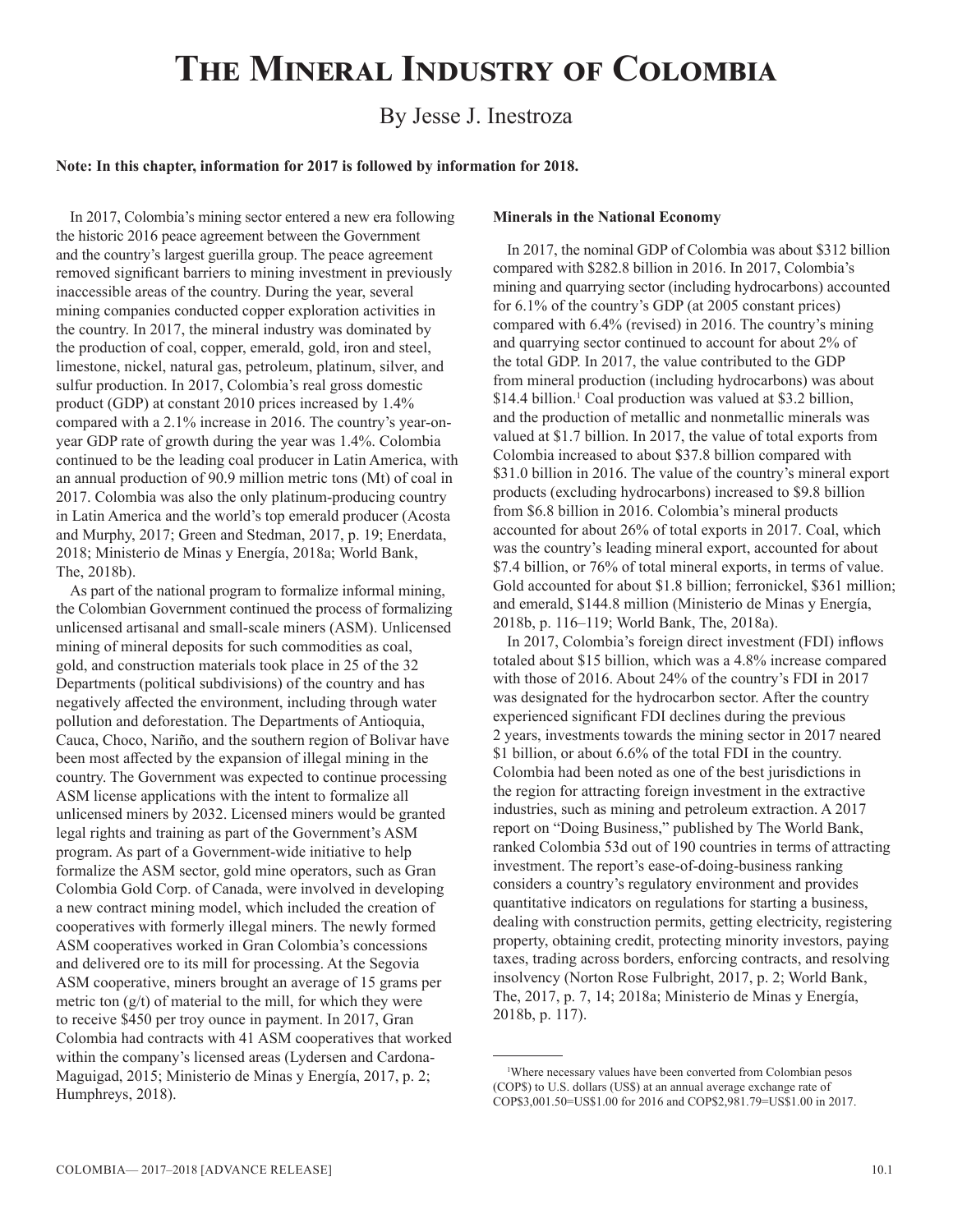#### **Production**

Notable increases in Colombia's mineral commodity production in 2017 compared with that of 2016 included that of coke, which increased by 38%, and copper and nickel, which increased by 10% each. Decreases in mineral production included that of platinum, which decreased by 38%; bentonite, by 37%; emerald, by 33%; gold and phosphate, by 32% each; and pig iron, by 10%. Data on mineral production are in table 1.

#### **Structure of the Mineral Industry**

The Ministry of Mines and Energy (MME) was responsible for the administration of the mining sector, including implementing national policies on exploration, extraction, transportation, refining, processing, transformation, and distribution of minerals and hydrocarbons. In 2017, most mining operations in Colombia were privately owned, although the natural gas and petroleum operations and facilities were Government owned (Agencia Nacional de Minería, 2015, p. 26). Table 2 is a list of major mineral industry facilities.

#### **Commodity Review**

#### *Metals*

**Copper.**—Copper production in Colombia increased by 10% to 9,355 metric tons (t) in 2017. The El Roble Mine (Atico Mining Corp., 90%, and Minera El Roble S.A. [MINER], 10%) was Colombia's only commercial copper mine in production in 2017. This year saw the highest annual production to date, attributed mainly to the processing of 6% more ore and a 4% increase in the copper head grade. Produced copper was transported by truck to the Port of Buenaventura, a seaport city in the Department of Valle del Cauca and the main port of Colombia on the Pacific coast. MINER's principal asset was the El Roble underground copper-gold-silver mine and processing plant, located in Choco, Colombia. The MINER operation consisted of eight mineral concession areas covering a total of 6,679 hectares (ha) (Atico Mining Corp., 2018, p. 2, 4–5).

In December 2015, MINER received notice of claim from Colombia's National Mining Agency (ANM) requesting payment of royalties related to past copper production at the mine. MINER's position was that it had complied with royalty payments required under the original executed contract, whereas the ANM based its notice on subsequent mining law. The claim against MINER of approximately \$2 million had yet to be resolved as of December 31, 2017 (Atico Mining Corp., 2018, p. 17).

**Gold.**—In 2017, gold production in Colombia decreased by 32% to 42,100 kilograms (kg). Despite the decrease in production, partly owing to control measures implemented by the Government to formalize the gold-mining sector, the value of gold exports remained about the same. Gold production in the country was sourced mostly from artisanal-scale operations. The production of gold in Colombia was, however, expected to increase as the Government approved three large-scale gold projects that would add an estimated 20,000 kg of gold to the country's total annual production once operations began. Continental Gold Ltd.'s Buritica project, which was scheduled

to reach full production in 2021, was expected to be Colombia's leading producing gold mine, with annual production of about 8,000 kg (table 1; Medellin Herald, 2018; Ministerio de Minas y Energía, 2018b, p. 17, 118, 120).

Gold production from Gran Colombia Gold's Segovia and Marmato operations was 4,624 kg and 783 kg, respectively. Gran Colombia Gold was the country's largest underground gold and silver producer in 2017, with several underground mines and two processing plants in operation. Located in Antioquia Department, the Segovia operation announced an updated mineral resource estimate effective December 31, 2017, after it completed approximately 17,500 meters of drilling. Estimated total measured and indicated resources increased to 3.4 Mt at an average grade of 11.4 g/t, representing 1.2 million ounces of gold in measured and indicated resources; this estimate was up 13% compared with the mineral resource estimate released earlier in the year. Segovia's gold production increased by 18% compared with that of 2017 owing mainly to higher average head grades. Gold production at the Marmato project, which is located at Caldas Department, increased by 7% compared with that of 2016. Gold production at Marmato was expected to remain at about the same level as in 2018 (Gran Colombia Gold Corp., 2018).

**Nickel.**—In 2017, Colombia was estimated to be the fourthranked nickel producer in Latin America, accounting for 2.3% of world nickel production. Colombia's nickel production increased 9.5% compared with that of 2016, to 40,600 t. Since 2014, on average, nickel had accounted for about 1% of the value of the country's total exports. Colombia's main source of nickel was located within Cordoba Department in northern Colombia. Other nickel prospects and occurrences in the country occur in Antioquia Department. The country's only nickel production came from Cerro Matoso S.A.'s La Emeralda deposit in Montelibano. Discovered in the 1940s, Cerro Matoso was an open pit lateritic nickel mine. The operation included a ferronickel smelter that had been in operation since 1982. The mine had a production capacity of 50,000 metric tons per year. According to mine officials, Cerro Matoso was expected to increase nickel production in 2018 and 2019 (tables 1, 2; Agencia Nacional de Minería, 2015, p. 12; 2018c; Garcia, 2017; Ministerio de Minas y Energía, 2018b, p. 118).

#### *Industrial Minerals*

**Cement.**—In 2017, cement production by all companies in Colombia decreased by 1.6% to 12.3 Mt, and shipments decreased slightly to 12.0 Mt. Shipments for Cementos Argos Colombia S.A. (Argos), however, increased by 4% to 5.3 Mt. Argos was a leading producer of cement in the country, with a market share of 70%, and it employed 4,228 people during the year. Marketed cement shipments increased slightly to 6.4 Mt; shipments to concrete plants decreased by 5.1% to 2.6 Mt; and shipments to construction and contracting businesses decreased by 2.4% to 2.4 Mt. All other shipments were received or consumed by manufacturers of fiber cement and prefabricated products (Cementos Argos S.A., 2018, p. 23; Departamento Administrativo Nacional de Estadística, 2018).

Empresa Colombiana de Cementos (Ecocementos), which was a joint venture between Spain's Cementos Molins and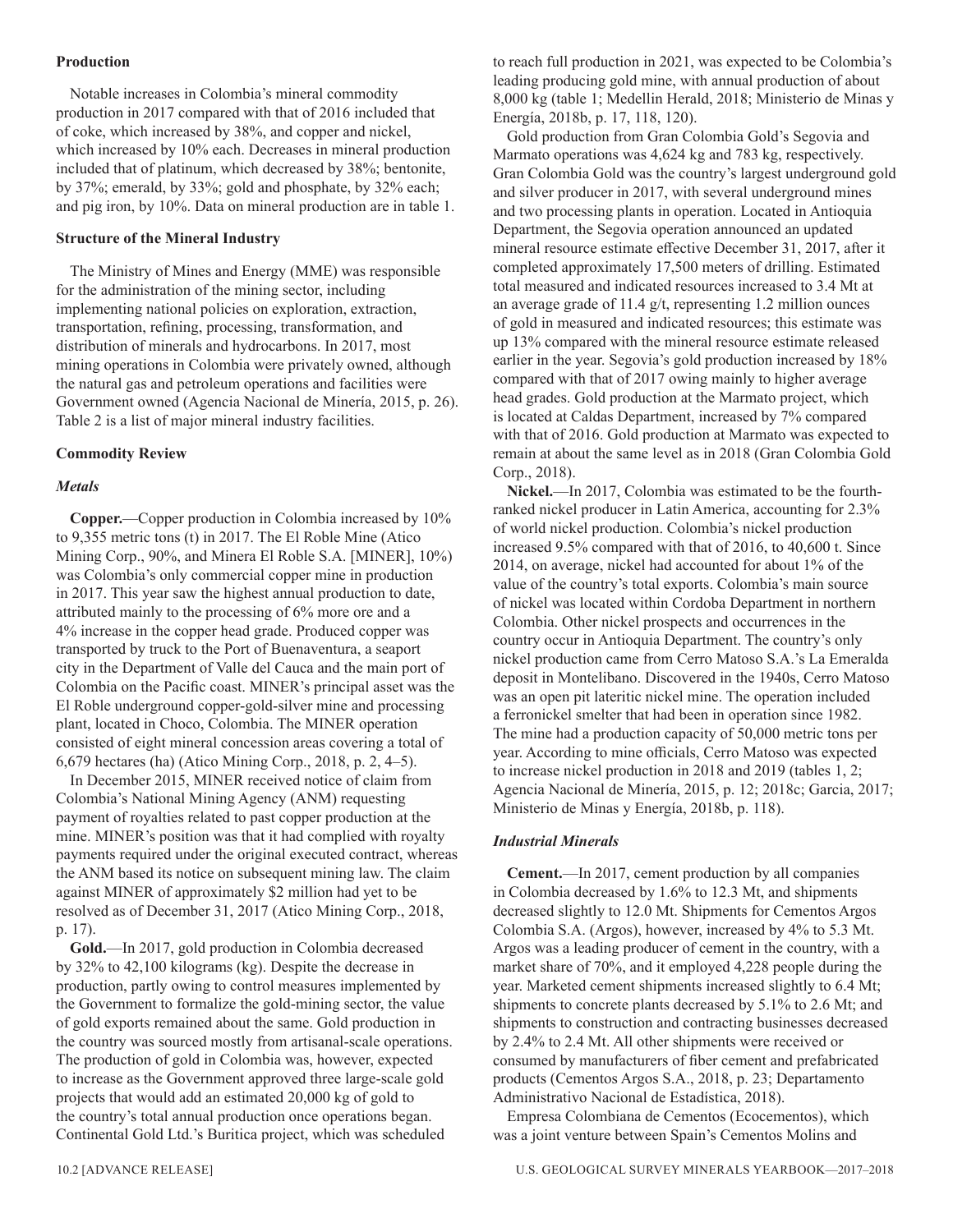Grupo Corona, began construction of a 1.35-million-metricton-per-year cement plant located in Antioquia Department. The plant was expected to be completed in mid-2019 and would create 450 direct and indirect jobs. Ecocementos was expected to capture up to 7% of the cement market (El Tiempo, 2017).

**Gemstones.**—Colombia remained the world's top-ranked emerald producer in 2017, accounting for about 70% of world emerald production. Colombia's emerald production during the year, however, decreased by 33% to 2,412 thousand carats compared with 3,578 thousand carats (revised) in 2016. Emerald production in the country accounted for almost 2% of total mineral exports, in terms of value. Colombian emerald deposits occur in the Eastern Ranges of the Colombian Andes Mountains. Most of the emerald mined in the country came from the Muzo formation and the Coscuez Mine in the San Pablo de Borbur Municipality (table 1; Agencia Nacional de Minería, 2018b; Fura Gems Inc., 2017, p. 5, 11).

In 2017, Canada's Fura Gems Inc. (formerly Fura Emeralds Inc.) entered into a purchase agreement to acquire a 76% stake in the Coscuez emerald mine from Colombia's Esmeracol S.A. License 122–95M was granted for an initial period of 30 years; it was slated to expire in December 2020 but could be extended by an additional 30 years following negotiations with the Government. The license covers an area of 43 ha and included exclusive rights for emerald exploration and mining and for the construction of mining and processing facilities. There were no current mineral resource estimates for the deposit (table 1; Fura Gems Inc., 2017, p. 5, 34).

#### *Mineral Fuels*

**Coal.**—In 2017, Colombia's coal production decreased slightly to 90.9 Mt. The Cesar and La Guajira Departments produced 50.7 Mt and 32.1 Mt of coal, respectively, accounting for a combined total of about 90% of the coal produced in the country. The country's coal production continued to be dominated by the following two major coal companies: Carbones del Cerrejón LLC and Drummond Ltd. of the United States. Cerrejón was a joint venture of Anglo American plc of the United Kingdom (33.3%), BHP Billiton Group (33.3%), and Glencore plc of Switzerland (33.3%) (table 2; Sistema de Información Minero Colombiano, 2018, p. 142).

In 2017, Cerrejón produced 31.9 Mt of coal, or about 35% of the country's output, and exported a total of 31.7 Mt. Production and exports of coal at Cerrejón decreased in 2017 owing in part to heavy rainfall in the region. During the year, Colombia's Constitutional Court suspended operations at Cerrejón's newly developed project, La Puente pit. The court cited environmental and social concerns at La Puente, which had the potential to produce an estimated 2 Mt annually. Court litigation at Cerrejón was ongoing at yearend (Cala, 2018; Cerrejón Carbon LLC, 2018, p. 8–10).

**Petroleum.**—In 2017, petroleum production in Colombia decreased by 3.4% to 311.6 million barrels compared with that of 2016. The Colombian state-owned oil company Ecopetrol S.A. met its 2017 production goal of 715,000 barrels of oil equivalent per day (boe/d), which included 124 boe/d of natural gas. The company's exploration activities continued as it ended the year

with a record of 21 wells drilled. In 2017, refinery production in the country reached a new high of 346,000 barrels per day owing to stable output at the Barrancabermeja and Cartagena refineries. There were 2 billion barrels of proven crude petroleum reserves at yearend 2017 in the country, which was a 13% decrease compared with reserves in 2016. The petroleum industry in Colombia received FDI of about \$3.5 billion in 2017. The country had 25 active oil rigs compared with 19 in 2016, and it exported about 68% of its crude petroleum production during the year (Organization of the Petroleum Exporting Countries, 2018, p. 27, 42; Ecopetrol S.A., 2018a, p. 1, 3, 15– 16; 2018b, p. 11; Ministerio de Minas y Energía, 2018b, p. 117).

#### **MINERAL INDUSTRY HIGHLIGHTS IN 2018**

In 2018, the mineral industry of Colombia remained a significant contributor to the country's economy and continued to be a leading producer of minerals in Latin America. Since 2010, the country's mineral sector (not including hydrocarbons) had averaged about 2% of the annual GDP, accounted for about 20% of total exports in terms of value, and received 13% of the total FDI. For the year, Colombia was the world's leading emerald producer and the region's leading and the world's fifthranked coal producer. Colombia's mineral products accounted for 23% of total exports. Coal, which was the country's leading mineral export product, accounted for 73% of total mineral exports, in terms of value; gold, 18.5%; nickel, 5.7%; emerald, 1.3%; and other minerals, 1.2%. Other minerals produced in the country included bentonite, copper, iron ore, nickel, phosphate rock, platinum, salt, and silver. Mineral fuels produced included coke, natural gas, and petroleum (Ministerio de Minas y Energía, 2019, p. 39–40).

In 2018, the nominal GDP of Colombia was \$333 billion compared with \$312 billion in 2017. Overall GDP growth was estimated to have increased by 2.5% during the year. Colombia's mineral industry attracted about \$1.5 billion or almost 19% of the country's total FDI in 2018 (excluding hydrocarbons). The petroleum industry was the sector that attracted the most FDI to Colombia, receiving almost \$2.5 billion in 2018. According to the country's finance minister, the Government would provide up to \$580 million in tax incentives during the next 4 years to attract investment in mining and petroleum exploration. Canada's Continental Gold, which was developing the \$512 million Buritica gold-silver project in Antioquia Department, announced that commercial production was scheduled to commence in 2020. Buritica had a projected mine life of 14 years and an estimated annual gold production capacity of 9,300 kg. Buritica was considered one of the largest and highest-grade new gold projects in the world. Cordoba Minerals Corp., a Canadian mineral exploration company, continued exploring the San Matias copper-gold-silver project, which included the El Alacran deposit and satellite deposits at Montiel East, Montiel West, and Costa Azul, located in Cordoba Department. Colombia hosts porphyry copper deposits similar to those typically found in the Andes Mountains (Banco Central de Colombia, 2018; Business News America, 2018; World Bank, The, 2018a, b; Continental Gold Ltd., 2019, p. 2, 7; Cordoba Minerals Corp., 2019; Ministerio de Minas y Energía, 2019, p. 40–41, 137–138).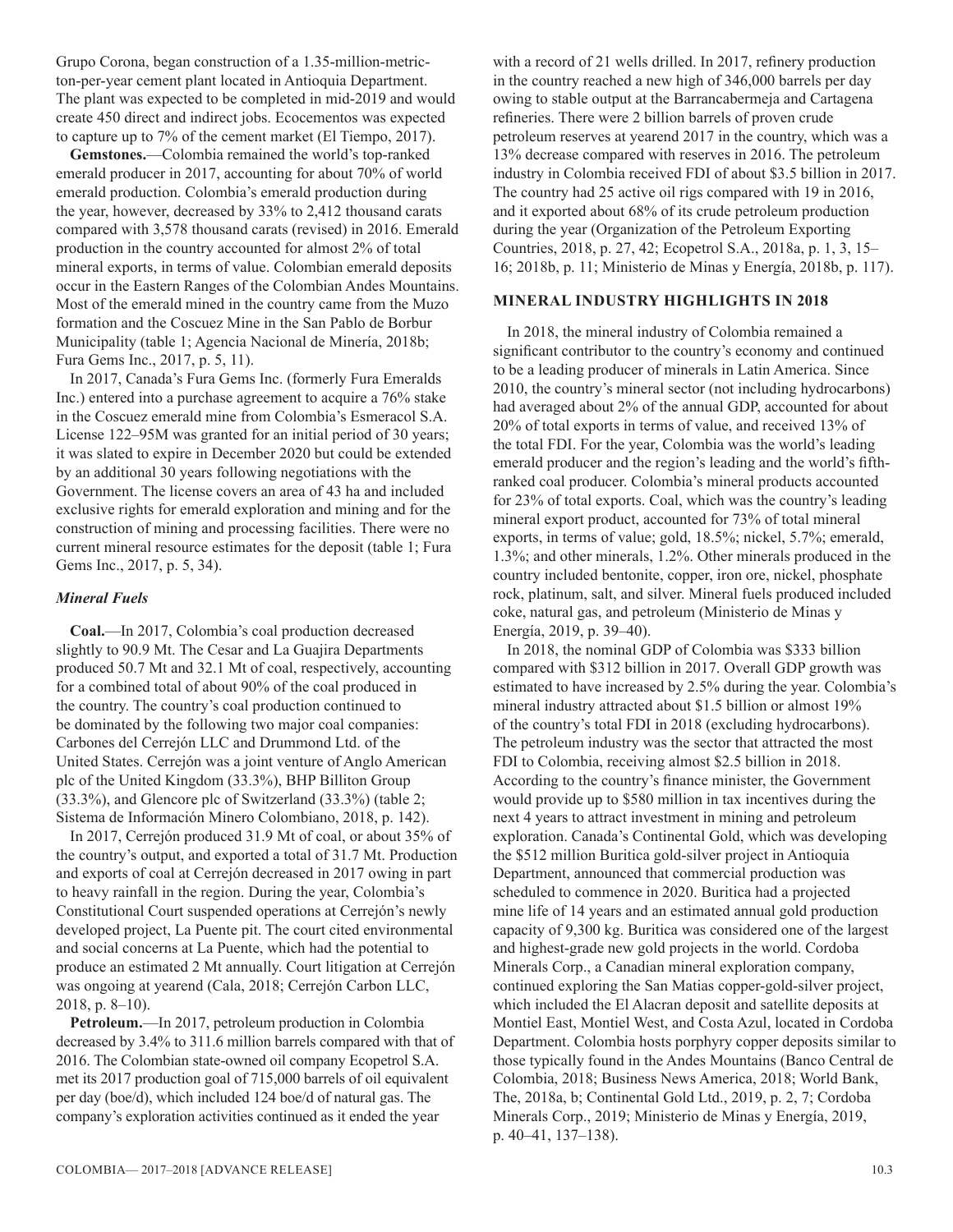Increases in mineral production in 2018 compared with that of 2017 included that of bentonite, by 92%; silver, by 46%; salt (rock), by 16%; and limestone, by 11%. Decreases in mineral production included that of platinum, by 53%; iron ore, by 20%; gold, by 16%; and emerald, by 12%. Emerald was the only mineral commodity with notable decreases in production in both 2017 and 2018. These and other production data are in table 1.

#### **Outlook**

Because of its geology and associated mineral potential, and the recent political stability resulting from Government peace agreements with local guerillas, Colombia's mineral industry is expected to grow with the receipt of increased FDI in the coming years. The country has great potential for new discoveries, as less than 4% of Colombia's national territory has been explored for minerals. In addition, Colombia is strategically located given its proximity to the Panama Canal and access to the Atlantic Ocean and the Pacific Ocean. With nearly 8,400 mining titles granted in 2017, of which 41% pertained to construction materials; 21%, to gold and precious metals; 16%, to coal; and 4%, to emerald, Colombia's coal exports are expected to represent a smaller percentage of total mineral exports. Colombia will continue to work to overcome significant challenges in formalizing the country's small-scalemining sector at the same time that local stakeholders in the region look to minimize land deforestation and pollution. The country is expected to continue engaging with communities to avoid social and environmental conflicts with the mineral industry. Although mining in Colombia has historically focused on coal, emerald, and gold operations, an interest in other minerals, such as copper, is likely to increase. Ongoing interest in mineral exploration, mainly in the Departments of Antioquia, Choco, Cordoba, Huila, Nariño, Risaralda, Santander, and Tolima, is expected to help keep expanding Colombia's mineral industry (Agencia Nacional de Minería, 2018a, p. 11; Ministerio de Minas y Energía, 2019, p. 41).

#### **References Cited**

- Acosta, L.J., and Murphy, H., 2017, Colombia's mining sector could receive \$1.5 billion annually over five years: Thomson Reuters, May 16. (Accessed April 23, 2020, at https://www.reuters.com/article/us-colombia-miningidUSKCN18C2KR.)
- Agencia Nacional de Minería [National Mining Agency], 2015, Exploring opportunities: Bogota, Colombia, Agencia Nacional de Minería, 52 p. (Accessed December 16, 2018, at https://www.anm.gov.co/sites/default/files/ DocumentosAnm/publication\_exploring\_opportunities.pdf.)
- Agencia Nacional de Minería [National Mining Agency], 2018a, Colombia exploring opportunities: Bogota, Colombia, Agencia Nacional de Minería, 23 p. (Accessed December 21, 2018, at https://www.anm.gov.co/sites/default/ files/cartilla\_anm\_2018\_pqpliego.pdf.)
- Agencia Nacional de Minería [National Mining Agency], 2018b, Esmeraldas [Emeralds]: Bogota, Colombia, Agencia Nacional de Minería. (Accessed December 20, 2018, at http://mineriaencolombia.anm.gov.co/images/ MINERALES2017/ficha\_esmeraldas\_es\_FINAL\_\_\_.pdf.) [In Spanish.]
- Agencia Nacional de Minería [National Mining Agency], 2018c, Nickel: Bogota, Colombia, Agencia Nacional de Minería. (Accessed December 17, 2018, at http://mineriaencolombia.anm.gov.co/images/MINERALES2017/FICHAniquel\_espanol.pdf.)
- Atico Mining Corp., 2018, Management's discussion & analysis for the year ended December 31, 2017: Vancouver, British Columbia, Canada, Atico Mining Corp., 29 p. (Accessed December 17, 2018, at http://aticomining.com/\_ resources/financials/ATY-2017Q4-MDA-FINAL.pdf.)

Banco Central de Colombia, 2018, Inversión directa [Direct investment]: Banco Central de Colombia. (Accessed November 5, 2020, via https://www.banrep.gov.co/es/estadisticas/inversion-directa.) [In Spanish.]

- Business News America, 2018, Colombia announces oil, mining tax breaks: Business News Americas, March 26. (Accessed November 06, 2019, at https://www.bnamericas.com/en/news/colombia-announces-oil-mining-taxbreaks/.)
- Cala, A., 2018, Cerrejon coal output may fall 12.5% below target in 2019: Montel News [Bogota, Colombia], October 3. (Accessed December 21, 2018, at https://www.montelnews.com/en/story/cerrejon-coal-output-may-fall-125 below-target-in-2019/940344.)
- Cementos Argos, S.A., 2018, Annual shareholders report 2017: Medellín, Colombia, Cementos Argos, S.A., 305 p. (Accessed December 20, 2018, at http://ir.argos.co/en/Finantcial-information/Reports.)
- Cerrejón Carbon LLC, 2018, Informe de sostenibilidad 2017 [Sustainability report 2017]: Bogota, Colombia, Cerrejón Carbon LLC, 103 p. (Accessed December 21, 2018, at https://www.cerrejon.com/sites/default/files/2021-08/ informe-de-sostenibilidad-2017.pdf/.) [In Spanish.]
- Continental Gold Ltd., 2019, Corporate presentation 2019: Toronto, Ontario, Canada, Continental Gold Ltd., 51 p. (Accessed November 9, 2019, at https://www.continentalgold.com/wp-content/uploads/2019/11/ CNL Corporate PPT 14-11-19 small.pdf.)
- Cordoba Minerals, 2019, San Matias: Vancouver, British Columbia, Canada, Cordoba Minerals. (Accessed November 10, 2019, at http://www.cordobaminerals.com/projects/san-matias.)
- Departamento Administrativo Nacional de Estadística [National Administrative Department of Statistics], 2018, Estadísticas de cemento gris—Diciembre 2018) [Gray cement statistics, annexes—December 2018]: Departamento Administrativo Nacional de Estadística. (Accessed December 19, 2018, at http://www.dane.gov.co/index.php/estadisticas-por-tema/construccion/ estadisticas-de-cemento-gris/historicos-estadisticas-de-cemento-gris.) [In Spanish.]
- Ecopetrol S.A., 2018a, Ecopetrol Business Group presents its 2017 fourthquarter and full-year results: Bogota, Colombia, Ecopetrol S.A., 38 p. (Accessed December 21, 2018, at https://nuevoportal.ecopetrol.com.co/ documentos/inversionistas/4Q%202017.pdf)
- Ecopetrol S.A., 2018b, Integrated sustainable management report 2017—We are oil—Done well and for all: Bogota, Colombia, Ecopetrol S.A., 745 p. (Accessed December 21, 2018, at https://storagestreamecp.blob.core.windows.net/doc/sustainabilityreport-2017.pdf.)
- El Tiempo, 2017, Las empresas de cemento tienen planes concretos [Cement companies have concrete plans]: El Tiempo [Bogota, Colombia], January 17, 2017. Bogota, Colombia (Accessed December 19, 2018, at https://www.eltiempo.com/colombia/medellin/las-empresas-de-cementotienen-planes-concretos-29011.) [In Spanish.]
- Enerdata, 2018, Global energy statistical yearbook 2018—Coal and lignite production: Grenoble, France, Enerdata, 2017. (Accessed December 14, 2018, at https://yearbook.enerdata.net/coal-lignite/coal-production-data.html /.)
- Fura Gems Inc., 2017, Technical report on the 122-95M Emerald license in the Boyacá District, Colombia: Toronto, Ontario, Canada, Fura Gems Inc., November 15, 46 p. (Accessed December 20, 2018, at http://www.furagems.com/uploads/Colombia-Technical-Report-by-Competent-Person.pdf.)
- Garcia, Eduardo, 2017, Minminas pasó revista en Cerro Matoso e inauguró CDI para 380 niños [Minminas reviewed Cerro Matoso and inaugurated CDI for 380 children],: El Heraldo [Bogota, Colombia], November 9. (Accessed December 18, 2018, at https://www.elheraldo.co/cordoba/minminaspaso-revista-en-cerro-matoso-e-inauguro-cdi-para-380-ninos-421218.) [In Spanish.]
- Gran Colombia Gold Corp., 2018, Gran Colombia Gold reports fourth quarter and full year 2017 results; turnaround doubles adjusted EBITDA to \$75.5 million in two years; reports first mineral reserve for its Segovia operations: Toronto, Ontario, Canada, Gran Colombia Gold Corp. press release, March 27. (Accessed December 16, 2018, at http://www.grancolombiagold.com/news-and-investors/press-releases/ press-release-details/2018/Gran-Colombia-Gold-Reports-Fourth-Quarterand-Full-Year-2017-Results-Turnaround-Doubles-Adjusted-EBITDA-to-755-Million-in-Two-Years-Reports-First-Mineral-Reserve-for-its-Segovia-Operations/default.aspx.)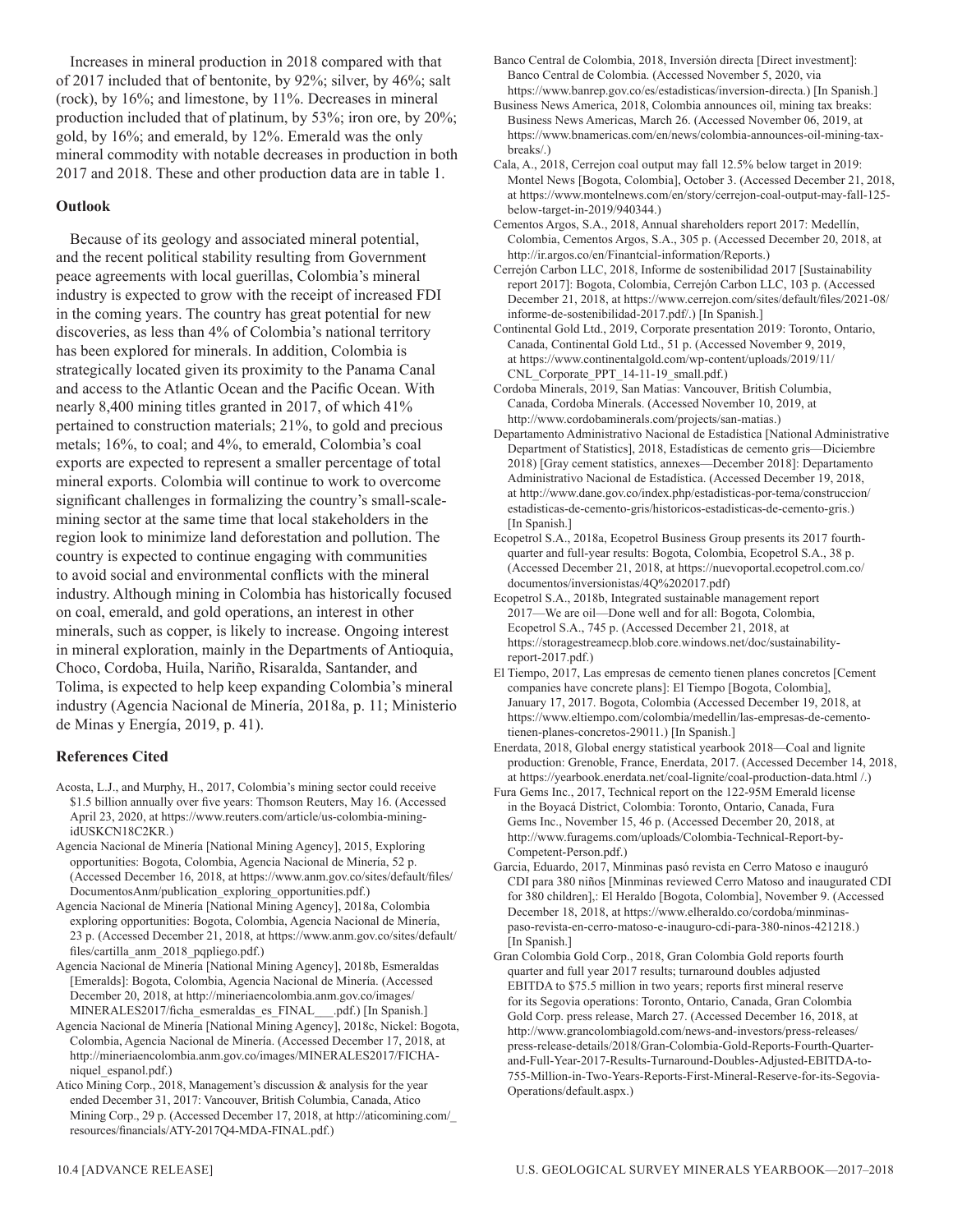Green, K.P., and Stedman, Ashley, 2017, Survey of mining companies 2017: Vancouver, British Columbia, Canada, Fraser Institute, 68 p. (Accessed December 14, 2018, at https://www.fraserinstitute.org/sites/default/files/ survey-of-mining-companies-2017.pdf.)

Humphreys, Tommy, 2018, Investigation—The turnaround at Gran Colombia Gold: Montreal, Quebec, Canada, Kitco Metals Inc., November 14. (Accessed December 14, 2018, at https://www.kitco.com/commentaries/2017-11-14/ INVESTIGATION-The-Turnaround-at-Gran-Colombia-Gold.html.)

Lydersen, K., and Cardona-Maguigad, A., 2015, Survival, profit, and war—The many faces of gold mining in Colombia (Pt. 1): New York, New York, The North American Congress on Latin America. (Accessed December 14, 2018, at https://nacla.org/news/2015/11/09/survival-profit-and-war-many-facesgold-mining-colombia.)

Medellin Herald, 2018, Antioquia will continue to dominate gold mining in Colombia—CGS highlights: Medellin [Colombia] Herald, November 23. (Accessed December 21, 2018, at http://www.medellinherald.com/antioquia/ mmn/item/664-antioquia-will-continue-to-dominate-gold-mining-incolombia-cgs-highlights.)

Ministerio de Minas y Energía, 2017, Normatividad general para el control de la explotación ilícita de minerales [General regulations for the control of illicit exploitation of minerals]: Bogota, Colombia, Ministerio de Minas y Energía, 31 p. (Accessed December 14, 2018, at https://www.minenergia.gov.co/ documents/10192/23876760/120417 cartillla norma ctrl explotacion ilicita.pdf/ 3a88a8ce-8e17-415d-ac6b-87f474cc304d.) [In Spanish.]

Ministerio de Minas y Energía , 2018a, History of news—Coal, peace and development, Colombian slogans in Europe: Bogota, Colombia, Ministerio de Minas y Energía. (Accessed December 12, 2018, at https://www.minminas.gov.co/en/web/11801/noticias?idNoticia=23940028.) [In Spanish.]

Ministerio de Minas y Energía, 2018b, Memorias al Congreso de la República 2017–2018 [Report to Congress 2017–2018]: Bogota, Colombia, Ministerio de Minas y Energía, p. 248 p. (Accessed December 14, 2018, at https://www.minenergia.gov.co/documents/10192/24023113/190718\_ mem\_congreso\_2017\_2018\_completa.pdf/da770040-6651-441b-8a5ba9e01da37439.) [In Spanish.]

Ministerio de Minas y Energía, 2019, Memorias al Congreso de la República 2018–2019 [Report to Congress 2018–2019]: Bogota, Colombia, Ministerio de Minas y Energía, 175 p. (Accessed November 06, 2019, at https://www.minenergia.gov.co/documents/10192/24136905/Memorias+ Congreso+MME+2018-2019+%282%29.pdf#page=5.) [In Spanish.]

Norton Rose Fulbright, 2017, Colombia mining vision by 2025: Bogota, Colombia, Norton Rose Fulbright, 33 p. (Accessed December 15, 2018, at https://acmineria.com.co/acm/wp-content/uploads/2018/10/31102016\_ colombia mining vision by 2025 vf 0.pdf.)

Organization of the Petroleum Exporting Countries, 2018, Annual statistical bulletin 2017: Vienna, Austria, Organization of the Petroleum Exporting Countries, 132 p. (Accessed December 21, 2018, via https://www.opec.org/ opec\_web/en/publications/202.htm.)

Sistema de Información Minero Colombiano, 2018, Boletin estadistico de minas y energia 2018 [Statistical bulletin of mines and energy 2018]: Sistema de Información Minero Colombiano. (Accessed December 21, 2018, at http://www1.upme.gov.co/PromocionSector/SeccionesInteres/Documents/ Boletines/Boletin\_Estadistico\_2018.pdf.) [In Spanish.]

World Bank, The, 2017, Doing business—Comparing business regulation for domestic firms in 190 economies: The World Bank, 346 p. (Accessed November 3, 2020, at https://www.doingbusiness.org/content/dam/ doingBusiness/media/Annual-Reports/English/DB17-Report.pdf.)

World Bank, The, 2018a, Data bank—Indicators, GDP current US \$: The World Bank. (Accessed May 1, 2020, at https://data.worldbank.org/indicator/ NY.GDP.MKTP.CD?locations=CO.)

World Bank, The, 2018b, Data bank—Indicators, GDP growth: The World Bank. (Accessed October 25, 2019, at http://data.worldbank.org/indicator/ NY.GDP.MKTP.KD.ZG?locations=CO.)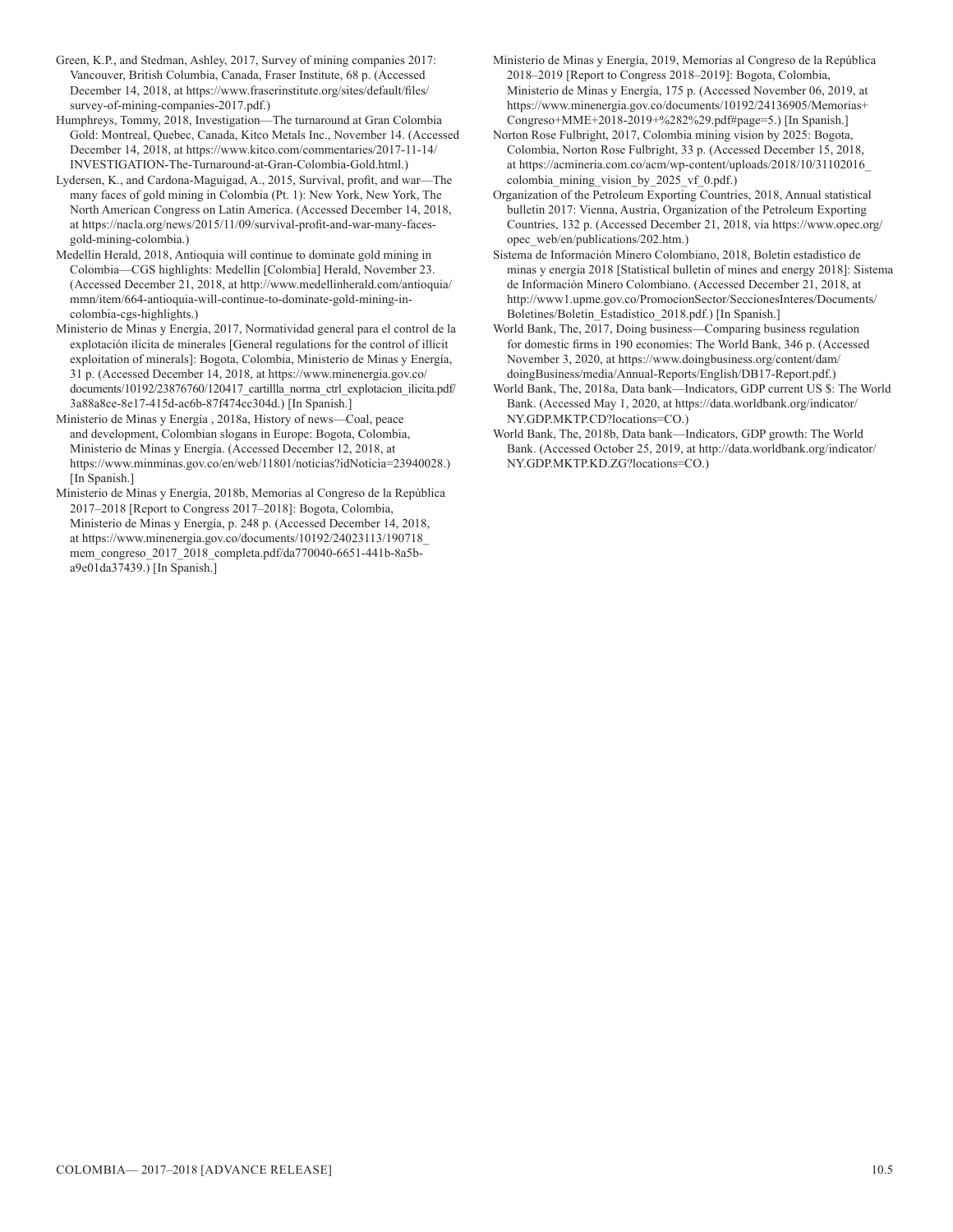#### TABLE 1 COLOMBIA: PRODUCTION OF MINERAL COMMODITIES $^{\rm l}$

#### (Metric tons, gross weight, unless otherwise specified)

| Commodity <sup>2</sup>                 |                            | 2014                 | 2015                   | 2016                   | 2017                  | 2018                |
|----------------------------------------|----------------------------|----------------------|------------------------|------------------------|-----------------------|---------------------|
| <b>METALS</b>                          |                            |                      |                        |                        |                       |                     |
| Copper, mine, concentrates, Cu content |                            | 4,118                | 5,463                  | $8,493$ <sup>r</sup>   | 9,355                 | 9,920               |
| Gold, mine, Au content                 | kilograms                  | 57,015               | 59,202                 | 61,805                 | 42,100                | 35,560              |
| Iron ore, mine:                        |                            |                      |                        |                        |                       |                     |
| Gross weight                           | thousand metric tons       | 676                  | 902                    | 716                    | 713                   | 572                 |
| Fe content                             | do.                        | 406                  | 541                    | 429r                   | 428                   | 344                 |
| Iron and steel:                        |                            |                      |                        |                        |                       |                     |
| Pig iron                               | do.                        | 234                  | 240                    | 225                    | 203                   | 205                 |
| Steel, raw steel                       | do.                        | 1,208                | 1,211                  | 1,272                  | 1,253                 | 1,219               |
| Ferroalloys, ferronickel, Ni content   |                            | 41,221               | 36,671                 | 37,092                 | 40,600                | 43,100              |
| Platinum, mine, Pt content             | kilograms                  | $1,142$ <sup>r</sup> | 861                    | $917$ <sup>r</sup>     | 566                   | 269                 |
| Silver, mine, Ag content               | do.                        | 11,498               | 10,155                 | 10,427                 | 10,922                | 15,967              |
| <b>INDUSTRIAL MINERALS</b>             |                            |                      |                        |                        |                       |                     |
| Cement, hydraulic                      | thousand metric tons       | 12,384               | 13,153                 | 12,495                 | 12,299                | 12,452              |
| Clay, bentonite                        |                            | 24,873 r             | $139.144$ <sup>r</sup> | 105,899 r              | 66,869                | 128,109             |
| Gemstones, emerald                     | thousand carats            | $2,308$ <sup>r</sup> | $2,263$ <sup>r</sup>   | $3.578$ <sup>r</sup>   | 2,412                 | 2,128               |
| Phosphate rock:                        |                            |                      |                        |                        |                       |                     |
| Gross weight                           | thousand metric tons       | 42r                  | 95r                    | 66 <sup>r</sup>        | 45                    | 49                  |
| $P_2O_5$ content <sup>e</sup>          | do.                        | 9 <sup>r</sup>       | 27 r                   | 13 <sup>r</sup>        | 14                    | 15                  |
| Salt:                                  |                            |                      |                        |                        |                       |                     |
| Rock salt                              |                            | 494,185 <sup>r</sup> | 334,804 r              | 354,373 r              | 336,373               | 391,222             |
| Sea salt                               |                            | 36,786 r             | 95.652 <sup>r</sup>    | $176,021$ <sup>r</sup> | 165,126               | $170,000$ $\degree$ |
| Stone, crushed, limestone              | thousand metric tons       | 15,374               | 15,757 r               | $18,252$ <sup>r</sup>  | 16,608                | 18,487              |
| Sulfur, native, S content              |                            | 48,513               | 76,239                 | 76,331                 | $76{,}000$ $^{\circ}$ | 76,000 e            |
| MINERAL FUELS AND RELATED MATERIALS    |                            |                      |                        |                        |                       |                     |
| Coal:                                  |                            |                      |                        |                        |                       |                     |
| <b>Bituminous</b>                      | thousand metric tons       | 83,263               | 80,415                 | 85,596 <sup>r</sup>    | 85,421                | 80,293              |
| Metallurgical                          | do.                        | 5,315                | 5,133                  | $5,464$ <sup>r</sup>   | 5,452                 | 5,144               |
| Coke, metallurgical                    | do.                        | 2,345                | 2,164                  | 2,043                  | 2,821                 | 2,800 °             |
| Natural gas                            | million cubic meters       | 12,680               | $11,910$ <sup>r</sup>  | $10,400$ <sup>r</sup>  | 9,600                 | 9,599               |
| Petroleum:                             |                            |                      |                        |                        |                       |                     |
| Crude                                  | thousand 42-gallon barrels | 361,460              | 367,044                | 322,405                | 311,564               | 315,798             |
| Refinery, products                     | do.                        | 86,505               | 84,680                 | 120,450                | 126,900               | 136,145             |

 $\text{c}^{\text{e}}$ Estimated. <sup>r</sup>Revised. do. Ditto.

 $1$ Table includes data available through November 26, 2019. All data are reported unless otherwise noted. Estimated data are rounded to no more than three significant digits; may not add to totals shown.

<sup>2</sup>In addition to the commodities listed, other clays, feldspar, gypsum, magnesite, sand and gravel, secondary iron, semimanufactured steel, thorium, and uranium may have been produced, but available information was inadequate to make reliable estimates of output.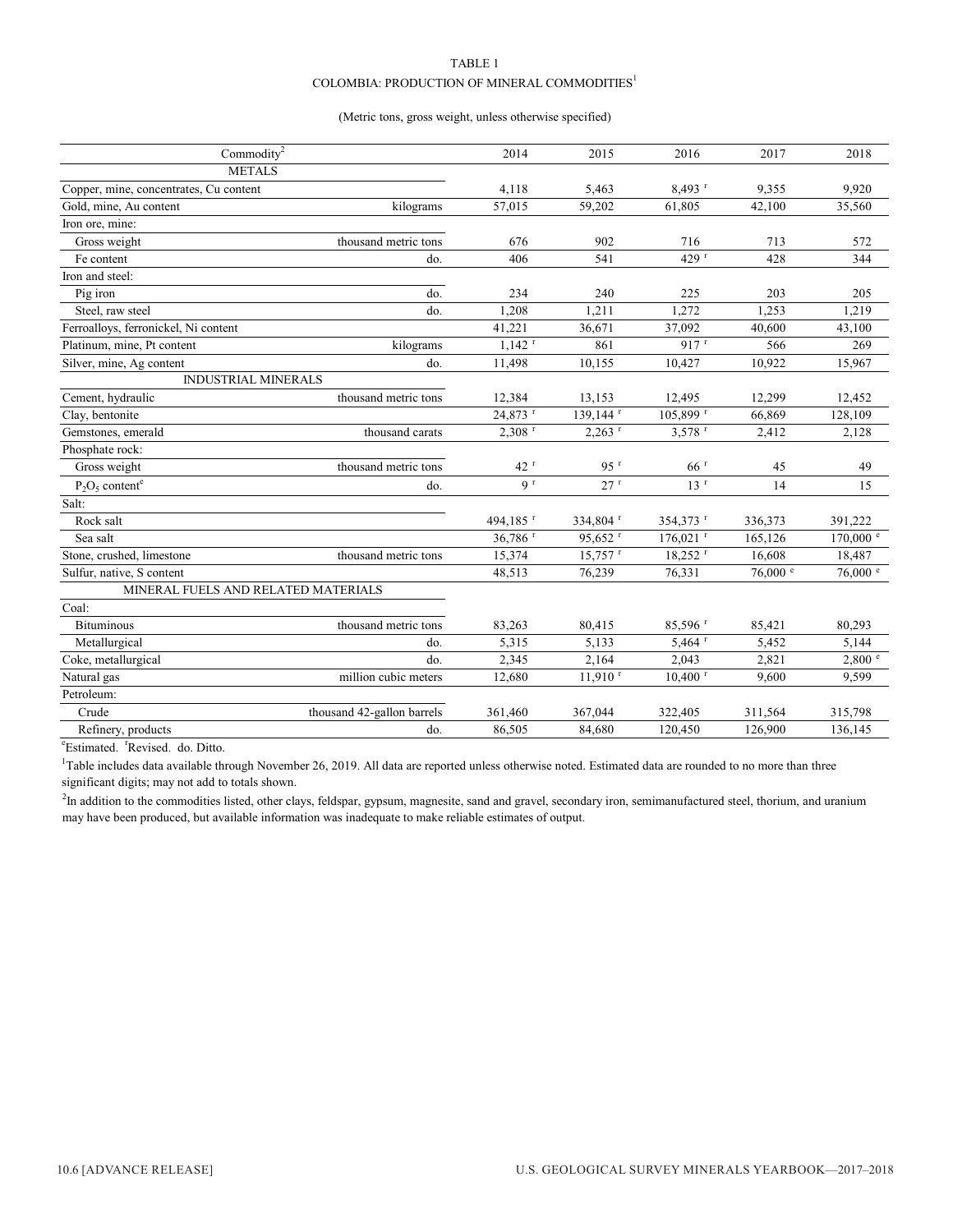#### TABLE 2 COLOMBIA: STRUCTURE OF THE MINERAL INDUSTRY IN 2018

#### (Thousand metric tons unless otherwise specified)

|                    |                                                 | Major operating companies                                      |                                                 | Annual    |
|--------------------|-------------------------------------------------|----------------------------------------------------------------|-------------------------------------------------|-----------|
| Commodity          |                                                 | and major equity owners                                        | Location of main facilities                     | capacity  |
| Cement             |                                                 | Cía. Colombiana de Clinker S.A. (Cementos Argos                | Plant at Cartagena, Bolivar Department          | 1,250     |
|                    |                                                 | Colombia S.A., 100%)                                           |                                                 |           |
| Do.                |                                                 | Cementos del Caribe S.A. (Cementos Argos                       | Barranquilla, Atlantico Department              | 1,500     |
|                    |                                                 | Colombia S.A., 74%)                                            |                                                 |           |
| Do.                |                                                 | Cementos del Valle S.A. (Cementos Argos                        | Yumbo, Valle del Cauca Department               | 1,500     |
|                    |                                                 | Colombia S.A., 70%)                                            |                                                 |           |
| Do.                |                                                 | Cales y Cementos de Toluviejo S.A.                             | Toluviejo, Sucre Department                     | 980       |
|                    |                                                 | (Cementos Argos Colombia S.A., 95%)                            |                                                 |           |
| Do.                |                                                 | Cementos del Nare S.A. (Cementos Argos<br>Colombia S.A., 100%) | Puerto Nare, Antioquia Department               | 210       |
| Do.                |                                                 |                                                                | Montebello, Antioquia Department                | 450       |
|                    |                                                 | Cementos El Cairo S.A. (Cementos Argos<br>Colombia S.A., 100%) |                                                 |           |
| Do.                |                                                 | Cementos Paz del Río S.A. (Cementos Argos                      | Belencito, Boyaca Department                    | 880       |
|                    |                                                 | Colombia S.A., 62%)                                            |                                                 |           |
| Do.                |                                                 | Cementos Ríoclaro S.A. (Cementos Argos                         | Sonson, Antioquia Department                    | 1,400     |
|                    |                                                 | Colombia S.A., 99%)                                            |                                                 |           |
| Do.                |                                                 | Cementos Boyacá S.A. (LafargeHolcim Group, 100%)               | Nobsa, Boyaca Department                        | 1,500     |
| Do.                |                                                 | CEMEX Colombia S.A. (CEMEX S.A.B. de C.V.,                     | Bucaramanga, Santander Department;              | 3,980     |
|                    |                                                 | 99.7%)                                                         | Buenos Aires, Tolima Department;                |           |
|                    |                                                 |                                                                | Pamplona, Norte de Santander                    |           |
|                    |                                                 |                                                                | Department; La Calera,                          |           |
|                    |                                                 |                                                                | Cundinamarca Department                         |           |
|                    |                                                 |                                                                |                                                 |           |
| Coal               |                                                 | Carbones del Cerrejón LLC (Anglo American plc,                 | Cerrejon Centro, Cerrejon Sur,                  | 32,000    |
|                    | 33.3%; BHP Billiton Group, 33.3%; Glencore plc, | Cerrejon Zona Norte, and Oreganal Mines,                       |                                                 |           |
|                    |                                                 | 33.3%)                                                         | La Guajira Department                           |           |
| Do.                |                                                 | Drummond Ltd. (Drummond Co. Inc., 80%, and                     | La Loma Mine, Cesar Department                  | 20,000    |
|                    |                                                 | Itochu Corp., 20%)                                             |                                                 |           |
| Do.                |                                                 | do.                                                            | El Descanso Mine, Cesar Department              | 12,000    |
| Do.                |                                                 | Glencore plc, 100%<br>do.                                      | Calenturitas Mine, Cesar Department             | 16,000    |
| Do.                |                                                 | Pacific Coal Resources Ltd., 100%                              | La Jagua Mine, Cesar Department                 | 7,000     |
| Do.                |                                                 | do.                                                            | La Caypa Mine, La Guajira Department            | 1,300     |
| Do.                |                                                 |                                                                | Cerro Largo Mine, Cesar Department              | 600       |
| Do.                |                                                 | Colombia Energy Resources, 100%                                | Ruku Mine, Boyaca Department                    | 80        |
| Do.                |                                                 | Continental Coal Ltd., 50%                                     | Colombia Mine, Guainia Department               | <b>NA</b> |
| Do.                |                                                 | Carbones San Fernando S.A., 100%                               | San Fernando Mine, Antioquia Department         | 330       |
| Do.                |                                                 | Mineral & Rocks Corp., 100%                                    | Boyaca Mine, Boyaca Department                  | 50        |
| Do.                |                                                 | Colombian Natural Resources, 100%                              | El Hatillo Mine, Cesar Department               | 3,600     |
| Do.                |                                                 | Glencore plc, 100%                                             | Prodeco Mine, Cesar Department                  | 14,500    |
| Do.                |                                                 | CarboCoque, 100%                                               | Soacha Mine, Cundinamarca Province              | 3,000     |
| Do.                |                                                 | Colombia Natural Resources, 100%                               | El Hatillo Mine, Cesar Province                 | 1,800     |
| Do.                |                                                 | Andean Coal (BVI) Ltd., 51%, and Carbhid SAS, 49%,             | Escalones Mine, Boyaca Department               | NA        |
| Copper             | metric tons                                     | Atico Mining Corp., 90%, and Minera El Roble S.A., 10%         | El Roble Mine, El Carmen, Choco Department      | 9,950     |
| Gemstones, emerald |                                                 | Fura de Colombia S.A. (Fura Gems Inc., 76%, and                | Coscuez Mine, Boyaca Department                 | NA        |
|                    |                                                 | other investors, 24%)                                          |                                                 |           |
| Do.                |                                                 | Mineria Texas Colombia S.A., 100%                              | Muzo Mine, Boyaca Department                    | NA        |
| Gold               | kilograms                                       | Gran Colombia Gold Corp., 90%, and Investcol                   | Segovia Operations, Antioquia Department,       | 2,800     |
|                    |                                                 | Ltd., 10%                                                      | 220 kilometers northeast of Medellin, including |           |
|                    |                                                 |                                                                | El Silencio Mine, Providencia Mine,             |           |
|                    |                                                 |                                                                | and Sandra K Mine; Carla Mine, 10 kilometers    |           |
|                    |                                                 |                                                                | southeast of Segovia operations                 |           |
| Do.                | do.                                             | do.                                                            | Marmato Mine, Caldas Department,                | 850       |
|                    |                                                 |                                                                | 80 kilometers south of Medellin                 |           |

See footnotes at end of table.